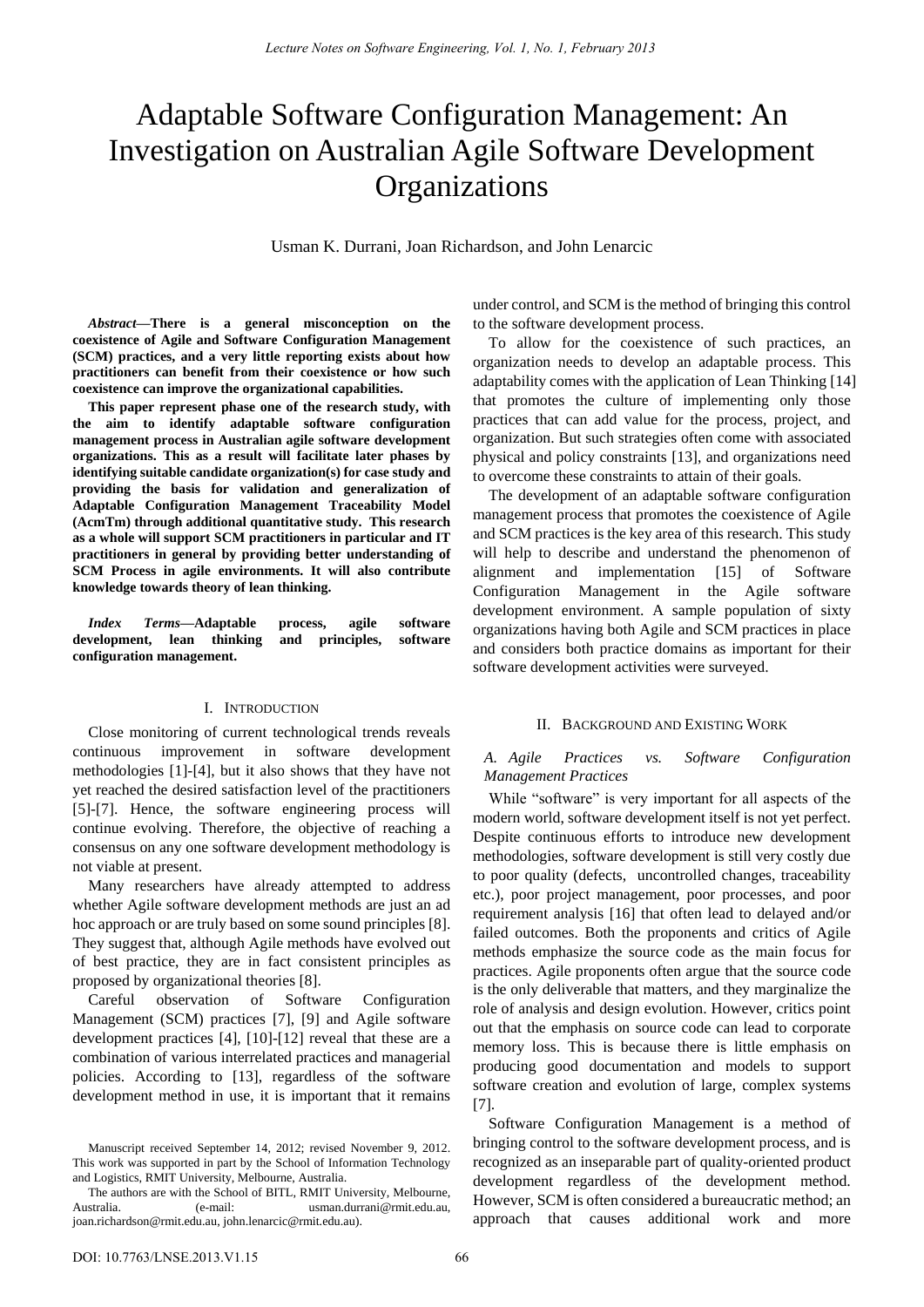documentation [17]. Nonetheless, the value of SCM should not be underestimated in the case of Agile software development methods [13]. The potential for having the engagement of Agile software development methods together with the SCM process exists more in organizations having an adaptable software development environment than in those still using traditional ways of development.

For the purpose of this study, the researcher has investigated agile values and principles [18] along with agile and SCM practices [19]. Table I and II lists the most widely used Agile and SCM practices that were included as part of the research survey tool.

| TABLE I: AGILE SOFTWARE DEVELOPMENT PRACTICES SELECTED FOR |
|------------------------------------------------------------|
| <b>RESEARCH</b>                                            |

| <b>Agile Practice Variables</b>                                    |
|--------------------------------------------------------------------|
| Prioritization of Requirements with Customers or Representatives   |
| Negotiation of Change Requirements with Customer or Representative |
| <b>Incremental Development Containing User Stories</b>             |
| Simple Solutions                                                   |
| Unit Testing                                                       |
| Pair Programming                                                   |
| <b>Dedicated Meeting Space</b>                                     |
| <b>Refactoring Source Code</b>                                     |
| Self-Directed Project Team                                         |
| Self-Organized Multidisciplinary Team                              |
| Collective Code Ownership                                          |
| Continuous Integration                                             |
| Coding Standards Followed                                          |
| 40 Hours Work                                                      |
| Direct Communication with Customer or Representative               |
| <b>Central Change Database</b>                                     |
| Daily Team Meetings                                                |
| Involvement of all Project Stakeholders                            |
| Post and Pre Increment Reflect Workshops                           |
| <b>Concurrent Development Activities</b>                           |
| <b>Milestones to Track Progress</b>                                |

#### TABLE II: SOFTWARE CONFIGURATION MANAGEMENT PRACTICES SELECTED FOR RESEARCH

| SCM process variables                |
|--------------------------------------|
| Configuration Identification         |
| Version and Baseline Management      |
| Software Change Categorization       |
| <b>Central Change Authority</b>      |
| <b>Configuration Accounting</b>      |
| <b>Configuration Status Auditing</b> |
| <b>Build Management</b>              |
| Release Management                   |

*B. Theory of Lean Thinking and Adaptable Process* 

According to [14], three key principles of lean production or thinking are: the identification of value, the elimination of waste, and the generation of flow (of value to the customer). These principles, along with others, when applied appropriately can provide an adaptable environment in which Agile capabilities can be developed [20].

On the basis of our understanding of the above Lean Thinking concept, we can also align the SCM process in terms of general manufacturing waste categories based on [21]-[22] as shown in Table III:

TABLE III: SCM WASTE CATEGORIES MAPPED WITH GENERAL MANUFACTURING WASTE CATEGORIES

| Manufacturing waste                       | <b>SCM</b> waste                                                                                                                                                                                                     |
|-------------------------------------------|----------------------------------------------------------------------------------------------------------------------------------------------------------------------------------------------------------------------|
| Overproduction                            | Non valued implementation of SCM process<br>only to meet improvement standards such as<br>ITIL, Capability Maturity Model (CMM),<br>Capability Maturity Model Integration (CMMI)<br>etc.                             |
| Waiting (time on<br>hand)                 | Queued changes waiting for Change Control<br>Board (CCB) approval before implementing                                                                                                                                |
| Unnecessary<br>transport or<br>conveyance | Involvement of multiple stakeholders, such as<br>SCM and system support departments for the<br>build and deployment of software changes in<br>managed environments                                                   |
| Over processing                           | Heavy weight SCM framework including<br>policies, processes, and practices for each and<br>every configuration management activity<br>without the any flexibility of customization                                   |
| Unnecessary<br>movement                   | Process making it mandatory for developers to<br>log change requests first in any management<br>system and waiting for CCB and management<br>for their decisions and communication with the<br>customer              |
| Defects                                   | Developers have to wait for testing team to<br>verify the changes. Testing team have to wait<br>for SCM team to compile the required software<br>changes and build through manual or<br>semi-automated build process |

From the context of this theory, the researcher will study the culture of sample organizations to understand the adaptable software development environment where they implement SCM process in an agile environment without compromising the values of either one.

### III. CONCEPTUAL FRAMEWORK

To allow for the coexistence of Agile and SCM practices, an organization needs to develop an adaptable process. This adaptability comes with the application of Lean Thinking [14] that promotes the culture of implementing only those practices that can add value for the process, project, and organization. But such implementation often comes with associated physical and policy constraints [13], and organizations need to overcome these constraints for the attainment of their goals (as shown in Fig. 1). The development of an adaptable software development environment is the motivation of this study.



Fig. 1. Conceptual framework.

Hypotheses for this research are described as follow:

1) H1: There is wide variation in the extent of implementation of Agile software development practices within different size of Australian software development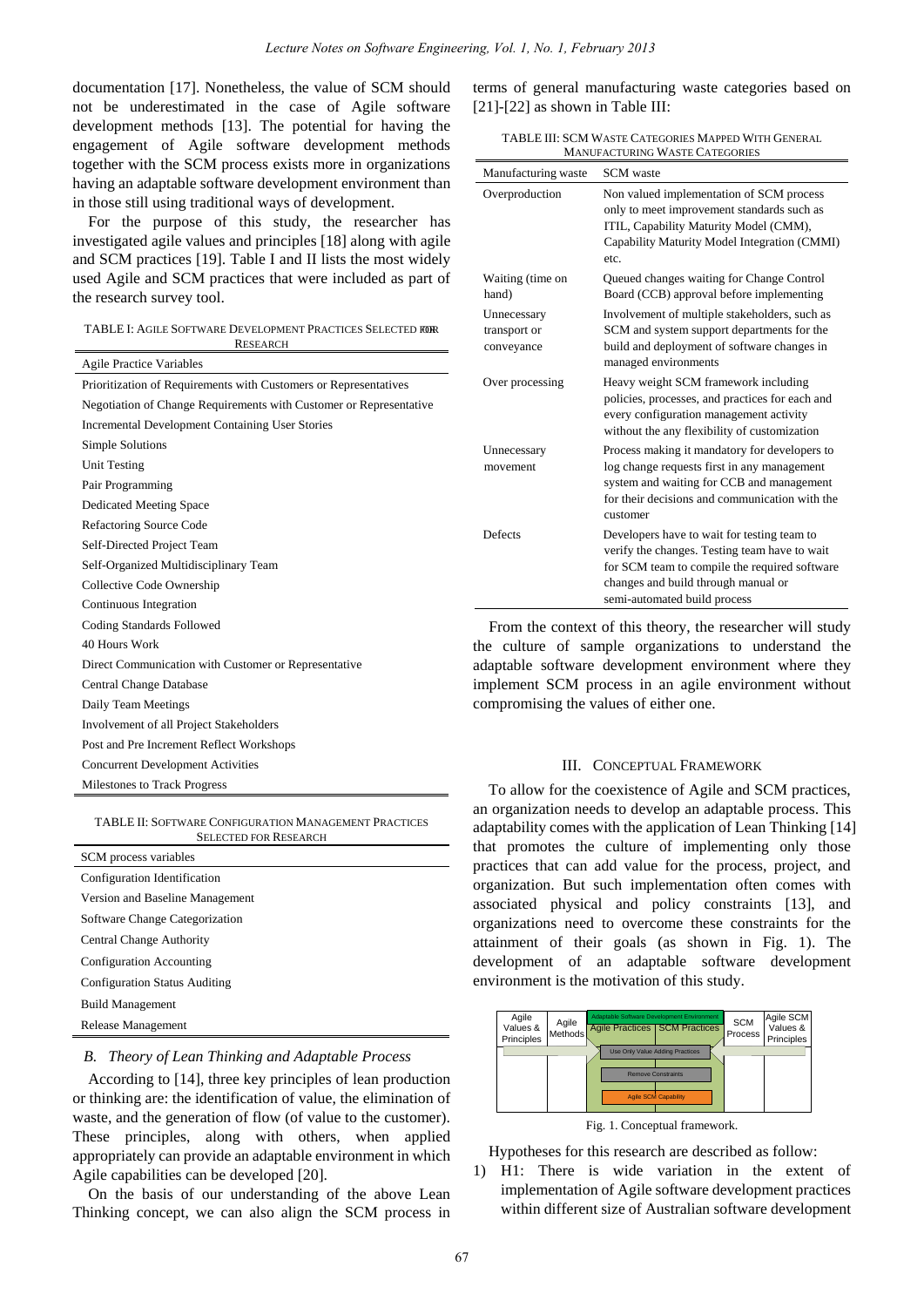organizations. (Which mean, it is hypothesized that medium and small organizations use agile methods more frequently than the large organizations)

- 2) H2: There is wide variation in the extent of implementation of Software Configuration Management practices within different size of Australian software development organizations. (Which mean, it is hypothesized that large organizations use SCM Process more frequently than the medium and small organizations)
- 3) H3: Some SCM practices are considered more important than others in agile software development organizations

#### IV. METHODOLOGY APPROACH

This section presents the research method used for collecting data from the respondents and the associated technique used to descriptively analyze the current state of Australian Software Development Organizations.

In our research, identification of the respondents was a challenge. This is because Agile software development is still an emerging approach that has gained popularity only in the last seven to eight years. In organizations, often only a few teams are practicing Agile software development along with the Software Configuration Management process. Therefore, it was a challenge to identify the specific respondents who would qualify to respond to our questionnaire. After a considerable amount of research on this issue, the "linkedin" online community was identified for the collection of data.

Since this was an exploratory study, the researcher gathered data from software professionals who have worked with both Agile methodology and the Software Configuration Management process. This type of sampling method is called judgment sampling, a type of purposive sampling. According to [23], "judgment sampling occurs when a researcher selects sample members to conform to some criterion".

In order to increase validity of the survey, the researcher also conducted a pilot test survey with a small user group. Based on the feedback of the pilot group, the content of the survey was then updated and full-scale survey was conducted.

Since the research question (*Does the Adaptable SCM process and practices exist in Australian Agile Software Development Organizations?)* requires exploration of the phenomenon, descriptive statistics was used to assess the current state of ASCM process in Australian software development organizations. Descriptive statistics are commonly used in survey studies [24].

SPSS (Statistical Package for the Social Sciences) software was used to input, code, and summaries the descriptive data. Frequencies, percentages, measures of central tendency, and measure of variations were calculated. The unit of analysis for this research study was the Agile organization having the coexistence of Agile and SCM practices in their software development environment.

After the validation and verification of the online survey, over the period of two months, questionnaires were posted to 183 practitioners, mostly from different organizations, selected through personal references. From this mail out, 76

practitioners responded but 17 responses were excluded from further analysis because they did not represented organizations that used both agile and SCM practices; 107 practitioners did not respond.

## V. RESULT

Various organizational variables (organization size, software development team size, geographical location, and nature of industry) were selected for the research study in order to understand their association with the adoption of Agile and SCM practices, and the importance given to both these set of practices. This also helped in the understanding of how such software development organizations provide an adaptable software development environment that promotes the development of dynamic capabilities for rapidly changing software development requirements.

Regardless of the size of the organization and/or the size of the development team, in general, all the participant organizations did considered tools and technology as either important or very important for their software development activities.

TABLE IV: VALUE ADDED BY SCM PROCESS IN PROJECT/PROCESS/ORGANIZATION

| PROJECT/PROCESS/ORGANIZATION               |    |  |  |  |
|--------------------------------------------|----|--|--|--|
| Value Categories<br>Respondent's Frequency |    |  |  |  |
| Value for the                              | 17 |  |  |  |
| Project/Products                           |    |  |  |  |
| Value for the Process                      | 16 |  |  |  |
| Value for the                              | 20 |  |  |  |
| Organization                               |    |  |  |  |
| No Value                                   |    |  |  |  |
|                                            |    |  |  |  |

From Table IV, we can infer that SCM process/practices add value to organization, project/products and other software development processes. Only 7 respondents mentioned SCM process as non-value adding for any operational level.

The ANOVA test was used to compare the means of different size organizations (small-, medium-, and large-scale) in terms of their implementation of Agile practices. Rather than comparing the means for each of the 22 Agile practices presented in the survey (Table I), the researcher used the technique of combining the weights as given by each respondent (in various organization size categories) against all 21 Agile practices. These combined Agile practice weights were then used to perform the ANOVA test, and the respondents were grouped according to their organization sizes.

Since we have three groups of organizations by size (small, medium and large), the possible combinations for the mean comparison are "Small and Medium", "Small and Large", and "Medium and Large". Levene"s test (Table V) for equality of variance was performed prior to ANOVA testing.

| TABLE V: LEVENE'S TEST FOR EQUALITY OF VARIANCE |     |     |      |  |
|-------------------------------------------------|-----|-----|------|--|
| Levene Statistic                                | df1 | df2 | Sig. |  |
| .602                                            |     | 55  | .551 |  |

There were no significant results from the ANOVA test between the three groups of organizations, as shown in Table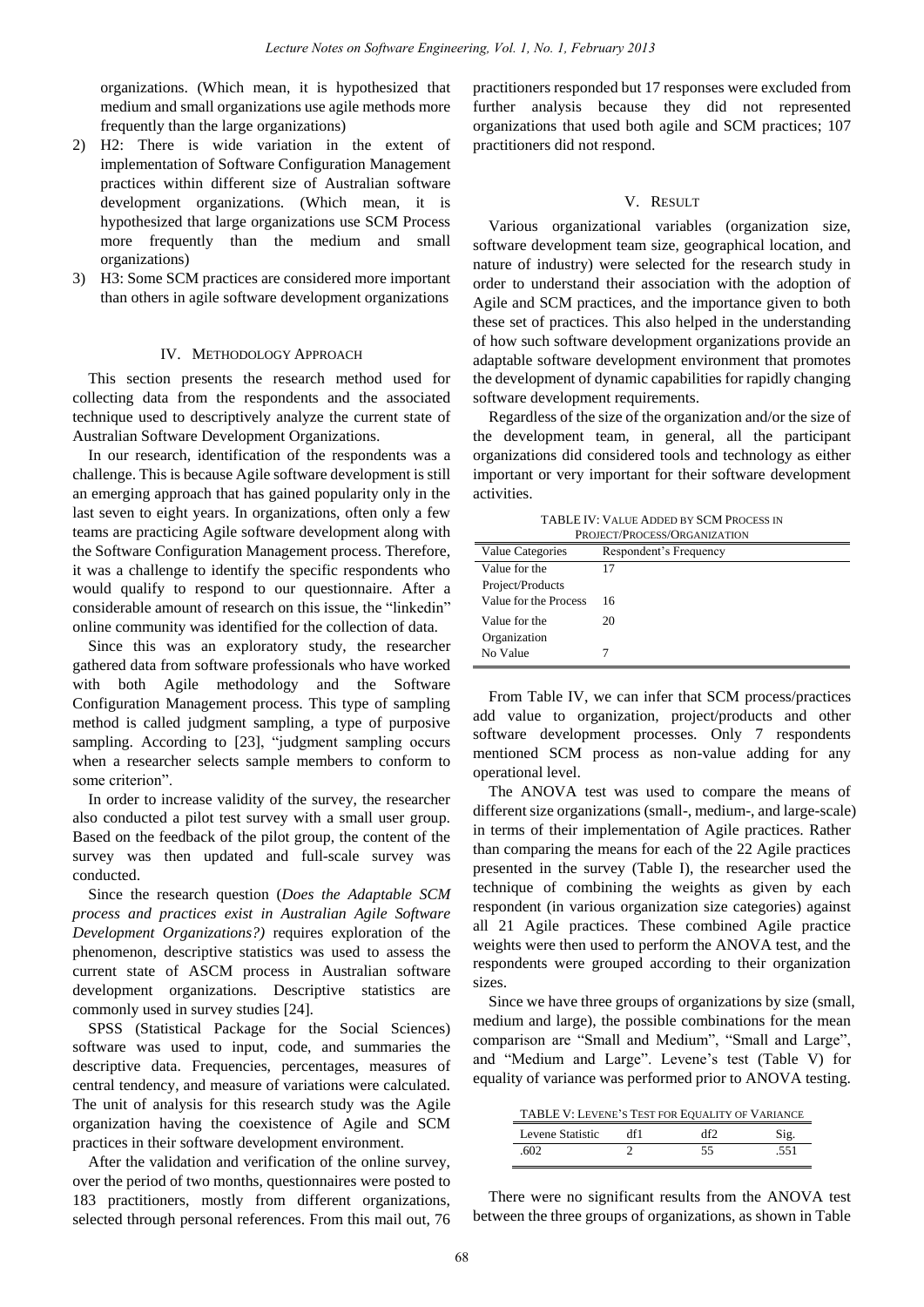VI.

Therefore, based on the test performed above, the hypothesis H1 is not supported, that "there is wide variation in the extent of implementation of Agile software development practices within different size of Australian software development organizations". In other words, software development organizations, regardless of their size, consider Agile software development practices important and use these frequently for their software development operations.

After the significance of Levene"s test (Sig. 0.065), the ANOVA test was performed between the three organizational groups proved significant, as shown in Table VII.

TABLE VI: ANOVA TEST RESULT FOR SIGNIFICANCE

|               | Sum of<br>Squares | df            | Mean Square | F    | Sig. |
|---------------|-------------------|---------------|-------------|------|------|
| Between       | 120.899           | $\mathcal{D}$ | 60.450      | .576 | .565 |
| Groups        |                   |               |             |      |      |
| Within Groups | 5770.222          | 55            | 104.913     |      |      |
| Total         | 5891.121          | 57            |             |      |      |

|  | TABLE VIII: ANOVA TEST RESULT FOR SIGNIFICANCE |
|--|------------------------------------------------|
|--|------------------------------------------------|

|               | Sum of<br>Squares | df             | Mean<br>Square | F     | Sig. |
|---------------|-------------------|----------------|----------------|-------|------|
| Between       | 128.011           | $\mathfrak{D}$ | 64.006         | 3.271 | .045 |
| Groups        |                   |                |                |       |      |
| Within Groups | 1076.26           | 55             | 19.568         |       |      |
|               | 5                 |                |                |       |      |
| Total         | 1204.27           | 57             |                |       |      |
|               | 6                 |                |                |       |      |

Based on the tests performed above, the H2 hypothesis is accepted, that "*there is wide variation in the extent of implementation of SCM practices within small, medium, and large size organizations*". In other words, *large software development organizations consider Software Configuration Management practices (Table II) comparatively more important than medium and small software development organizations*. However, these medium and small software development organizations are gradually realizing the benefits of the SCM process and are adopting selective SCM practices for their operations using value-based mindset.

For the purpose of H3, researcher has performed one sided t test along with pair-wise t test. We observed that the respondents opined that the establishment of version management and baseline for the project and releases is the most important practice of agile software development organizations. This was followed by "coordination of software releases through well established procedures", and then the "identification of project artifacts at the start of project", and "execution of well-defined software build procedure for a particular version of software". Hence, based on the tests performed above, the H3 hypothesis is accepted, that "*some SCM practices are considered more important than others in agile software development organizations*".

As a result of above analysis, therefore, in order to facilitate next phases and to better understand adaptable software configuration management process, it is more feasible to undertake case study in the large software development environments as compared to medium and small. However, to validate and generalization the results, it is recommended to also consider small and medium organizations for the case studies as well.

## VI. DISCUSSION AND CONCLUSION

This quantitative exploratory study investigated the existence of Adaptable Software Configuration Management process in Australian software development organizations. The comparative analysis was performed between various organizations based on their sizes (small, medium, and large) and the practices they performed, along with the frequency and importance. It also explored the different tools and technologies used and their importance for these organizations in different software development areas, such as, programming language, software development IDEs, SCM system, software build management system, software defect/issues system, and project management system etc. In addition to that, various SCM dynamic capabilities were also studied along with the importance of each.

This study has found that Agile methods and the associated practices are considered important and used frequently by all-sized organizations (small, medium, and large). The outcome of this research is in sync with the result of the workshop conducted by [25] with large organizations, in which it was unanimously agreed that Agile methods helped them to become more flexible and adaptive to change [26]. In the researcher"s opinion, more discipline and tool support is required for Agile practices, and they are generally far more prescriptive than traditional development practices [27]. We found that all participants in this research are using various tools and technologies extensively for software build management, software defect and issue management, and release management activities.

Another critical finding of this research is that, although large organizations are still the highest consumers of traditional processes such as SCM process, an increasing number of medium and small organizations are adopting a customized version of SCM process for their specific software development needs. SCM process is one of the key supporting software development processes that provides discipline to Agile methods and helps in the development of capabilities to integrate, build, and reconfigure the competencies for rapidly changing software requirements.

#### VII. RESEARCH CONTRIBUTION

While the Agile software development methods are gaining more popularity compared with classical software development methods, the evidence of their success has been mostly subjective, and it is very difficult to obtain hard numbers [1]-[2]. Similarly, very scant empirical studies exist of Software Configuration Management in Agile methods [13], [28]. By using the quantitative method approach, this study aims to generate empirical evidence to contribute to the body of knowledge in the relevant areas.

On the practical side, this research can also provide support to IT businesses in general, and Software